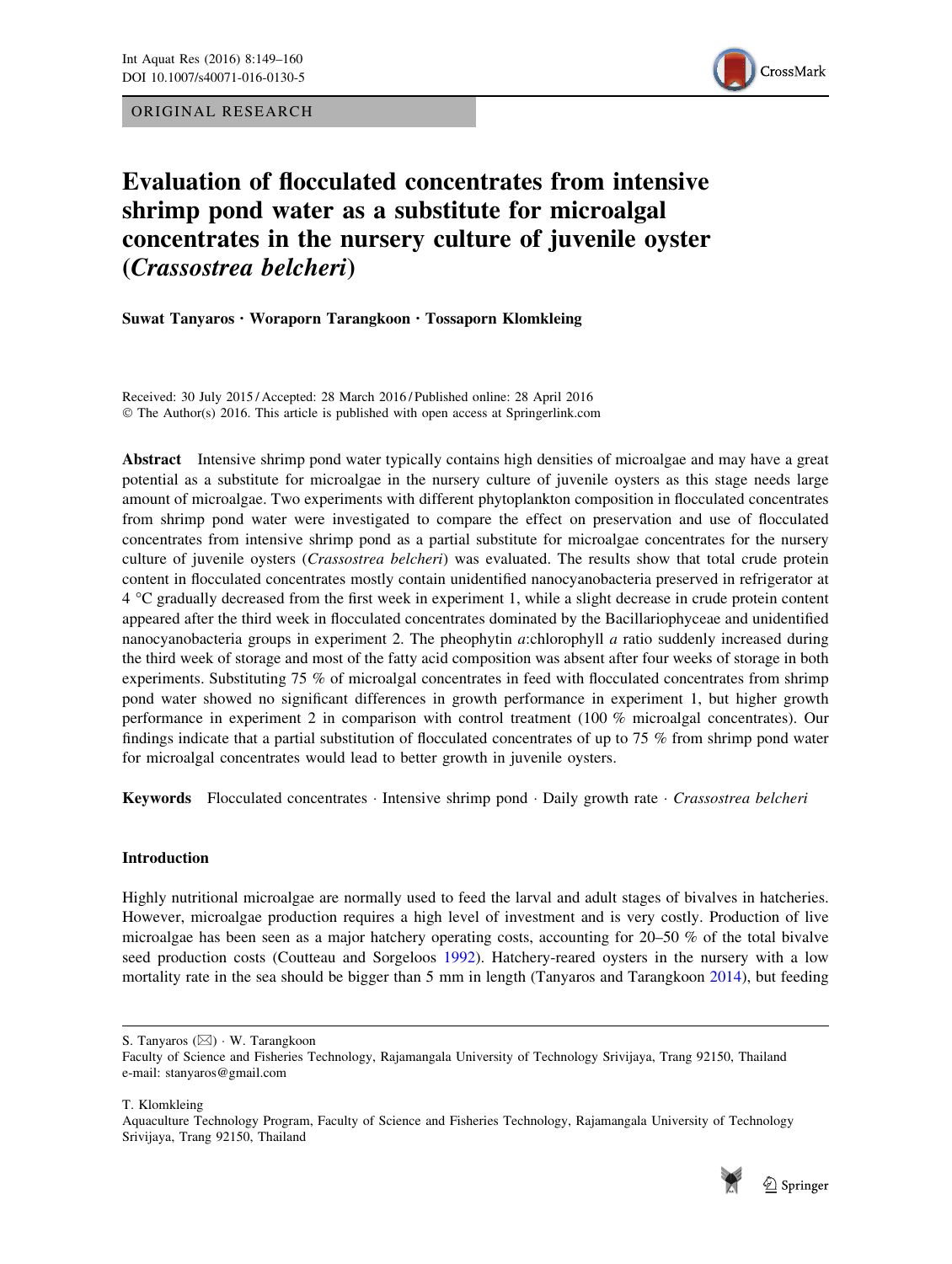of spat from post settling up to this size result in high consumption of microalgae. It is at this stage of culturing that an alternative food source is most needed. Today, this problem can be solved using preserved microalgae which can be produced by concentrating algae from mass culture and preserving the products through refrigeration, freezing or drying (McCausland et al. [1999](#page-11-0); Ponis et al. [2008\)](#page-11-0). Initial cost estimates for supplement feed showed that it will add 2–3 % to juvenile oyster production costs during the nursery phase when oysters are 0.5–3 mm in size (McCausland et al. [1999\)](#page-11-0). Successful partial replacement for a diet of live microalgae has been reported in several studies using microalgal concentrates (Nell and O'Connor [1991;](#page-11-0) McCausland et al. [1999](#page-11-0); Heasman et al. [2000;](#page-10-0) Robert et al. [2001](#page-11-0); Brown and Robert [2002](#page-10-0); Ponis et al. [2003a](#page-11-0), [b,](#page-11-0) [2008](#page-11-0); Knuckey et al. [2006](#page-10-0)).

Shrimp waste and uneaten feed are released directly into the water and settle at the bottom of the pond. Subsequently, the decomposition of wastes can produce excess inorganic nutrients which stimulate the production of algae in the ponds (Funge-Smith and Briggs [1998\)](#page-10-0). Microalgal communities in intensive shrimp ponds have been studied (Tookwinas and Songsangjinda [1999](#page-11-0); Yusoff et al. [2002](#page-11-0); Rodrıguez and Paez-Osuna [2003](#page-11-0); Islam et al. [2004](#page-10-0); Casé et al. [2008](#page-10-0); Shaari et al. [2011](#page-11-0)) and Bacillariophyceae constituted the largest number of species and accounted for the high densities in those reports. Bacillariophyceae often represents the main food source in marine ecosystems (Zhukova and Aizdaicher [1995](#page-11-0)) and many species have been used as food in oyster hatchery operation as summarized by Brown et al. [\(1989](#page-10-0)). As shrimp pond water typically contains elevated densities of microalgae, integrated culture of shrimp and oysters has been attempted to reduce microalgal densities in shrimp culture units (Sandifer and Hopkins [1996](#page-11-0); Jones and Preston [1999;](#page-10-0) Tanyaros [2000](#page-11-0); Jones et al. [2001](#page-10-0); Tanyaros et al. [2002](#page-11-0)). Manzi et al. [\(1988](#page-11-0)) and Jacob et al. ([1993\)](#page-10-0) showed the potential of Crassostrea virginica biculture using marine shrimp pond water as feed. High growth and survival rates for both shrimp and oysters were obtained in their studies. The results of these studies suggest the idea of harvesting microalgae from shrimp pond water in concentrates form may have potential for substituting microalgae in the nursing of juvenile oyster in a hatchery. In the past, flocculation of microalgae in marine shrimp culture system for improving the water quality has been investigated (Lertsutthiwong et al. [2009\)](#page-11-0). However, the potential of flocculated concentrates from intensive shrimp pond water as a substitute for microalgae in the rearing of oysters has not been previously investigated. This article describes the preservation and use of flocculated concentrates from intensive shrimp pond in the hatchery diet for the nursery culture of the juvenile oyster, C. belcheri.

### Materials and methods

Preparation of flocculated concentrates from shrimp pond water

Water color is an important indicator of bio-optical properties as well as the general composition of microalgae. Types of microalgae which give the water a yellow–green or yellow–brown color are good for shrimp culture ponds. This color of water indicates a high probability that the water contains Bacillariophyceae (Reynolds [2006](#page-11-0)). Therefore, shrimp pond water of this desirable color from the shrimp farm at the Faculty of Science and Fisheries Technology, Rajamangala University of Technology Srivijaya, Trang campus, southern Thailand was selected and pumped into a 500 L fiberglass tank by submersible pump. The suspended materials in the pond water were flocculated by the method of Brown and Robert ([2002\)](#page-10-0). NaOH was added to the point of maximal mixing of the pond water to increase the pH of the water to between 10.0 and 10.6, then a white precipitate formed. At this stage, the polyelectrolyte [Polyacrylamide solution (Sigma-Aldrich)] was added to give a final concentration of 0.5 mg  $L^{-1}$ . When large flocs formed ( $\sim$ 1 min), the mixing was stopped and the flocs were allowed to settle under gravity force (10–20 min). Surface water was then siphoned off and the floc collected. The suspension was deflocculated immediately by adjusting the pH of the floc slurry to pH 7.5–8.0 using concentrated HCl. The floc slurry was allowed to settle overnight at 4  $^{\circ}$ C and any supernatant was removed. The flocculated material was kept in a refrigerator at  $4^{\circ}$ C prior to use in experiments. For each shrimp pond flocculation, three replicates of floc sample (20 mL) were collected and kept in a plastic bottle and then the samples were fixed in 10 % formaldehyde. The density of microalgae in the flocculated concentrates was determined using a compound microscope (Olympus CH2, Tokyo, Japan). The number of cells was calculated and cell densities expressed as the number of cells per milliliter. The

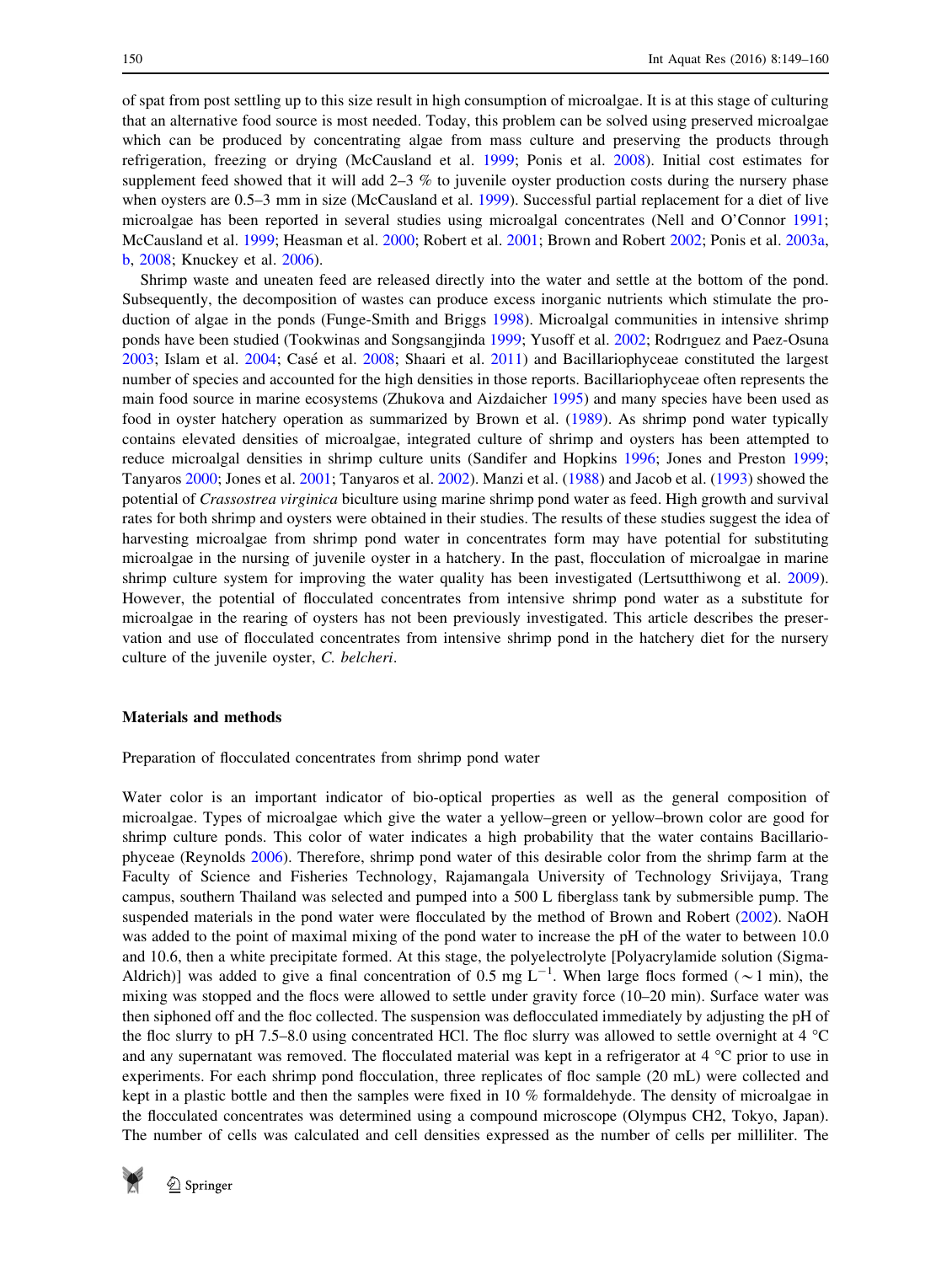nutrient concentrations in intensive shrimp pond increased with the cultured period and enhanced nutrient input affected phytoplankton density and composition (Casé et al.  $2008$ ). Therefore, two experiments with different of phytoplankton composition in flocculated concentrates from shrimp pond water were investigated to compare the effects on preservation and growth performance in juvenile oyster after substitute for microalgal concentrates. This study shows that unidentified nanocyanobacteria (99.2 %) constituted the greatest bulk of the microalgae population in the flocculated concentrates from shrimp pond water in experiment 1, while Bacillariophyceae (66.4 %) and unidentified nanocyanobacteria (33.3 %) were the dominant groups in experiment 2 (Table 1).

#### Microalgal cultures

A stock of microalgae (Chaetoceros calcitrans and Tetraselmis suecica) was grown in 1 L Erlenmeyer flasks (2 L Erlenmeyer flask) and then transferred to a 5 L Carboy using the Conwy medium (Walne [1974\)](#page-11-0). Cultures were grown under continuous illumination by cool white fluorescent lights. Mass culture of microalgae was performed in 500 L open fiberglass tanks under ideal sunlight conditions. When the late logarithmic growth phase was reached, the microalgae were harvested by flocculation described by Brown and Robert ([2002\)](#page-10-0). Microalgal concentrates were preserved in a refrigerator at  $4 °C$  prior been used in experiments.

Flocculated concentrates preservation experiment

To study the effect of preservation on nutritional composition, three replicates of 500 mL of flocculated concentrates from shrimp pond water samples were collected and kept in plastic bottles. The samples were preserved in a refrigerator at 4  $\degree$ C for 4 weeks. During preservation, 50 mL samples were taken weekly from each bottle for analysis of crude protein by the Kjeldahl method according to the Association of Official Analytical Chemists ([2012\)](#page-11-0). To analyze the pigment ratio for each preservation period, 10 mL of floc samples were taken and poured into 100 mL of filtered sea water. The samples were disaggregated to single cell suspensions by shaking prior to use for pigment determination. Chlorophyll  $a$  and pheophytin  $a$  concentration were determined using the spectrophotometric method (Lorenzen [1967](#page-11-0)), where the absorption of the extract was measured before and after acidification at 750 and 665 nm Chlorophyll a and pheophytin a ( $\mu$ g mL<sup>-1</sup>) were given by the following formulae of Lorenzen ([1967\)](#page-11-0):

Chlorophyll*a*(mg L<sup>-1</sup>) = 
$$
[26.7v(A_{665na} - A_{665a})]/(Vl)
$$

Pheophytina  $(mg L^{-1}) = [26.7v(1.7A_{665a} - A_{665na})]/(Vl)$ 

| Group             | Experiment 1 ( $n = 4$ )                |      | Experiment 2 ( $n = 3$ )                |      |  |
|-------------------|-----------------------------------------|------|-----------------------------------------|------|--|
|                   | Density (cell $mL^{-1}$ )               | $\%$ | Density (cell $mL^{-1}$ )               | $\%$ |  |
| Bacillariophyceae | $2.19 \times 10^5 \pm 3.73 \times 10^5$ | 0.8  | $2.64 \times 10^7 \pm 4.71 \times 10^7$ | 66.4 |  |
|                   | $Nitzschia$ spp. $(0.79)$               |      | Chaetoceros spp. (66.39)                |      |  |
|                   | Others $(0.01)$                         |      | Others $(0.01)$                         |      |  |
| Dinophyceae       |                                         |      | $1.20 \times 10^5 \pm 8.67 \times 10^4$ | 0.3  |  |
|                   |                                         |      | Protoperidinium spp. (0.29)             |      |  |
|                   |                                         |      | Others $(0.01)$                         |      |  |
| Cyanophyceae      | $2.61 \times 10^7 + 1.57 \times 10^7$   | 99.2 | $1.33 \times 10^7 + 1.09 \times 10^7$   | 33.3 |  |
|                   | Unidentified nanocyanobacteria          |      | Unidentified nanocyanobacteria          |      |  |
| Total             |                                         | 100  |                                         | 100  |  |

Table 1 Dominant group of phytoplankton in selected shrimp pond water

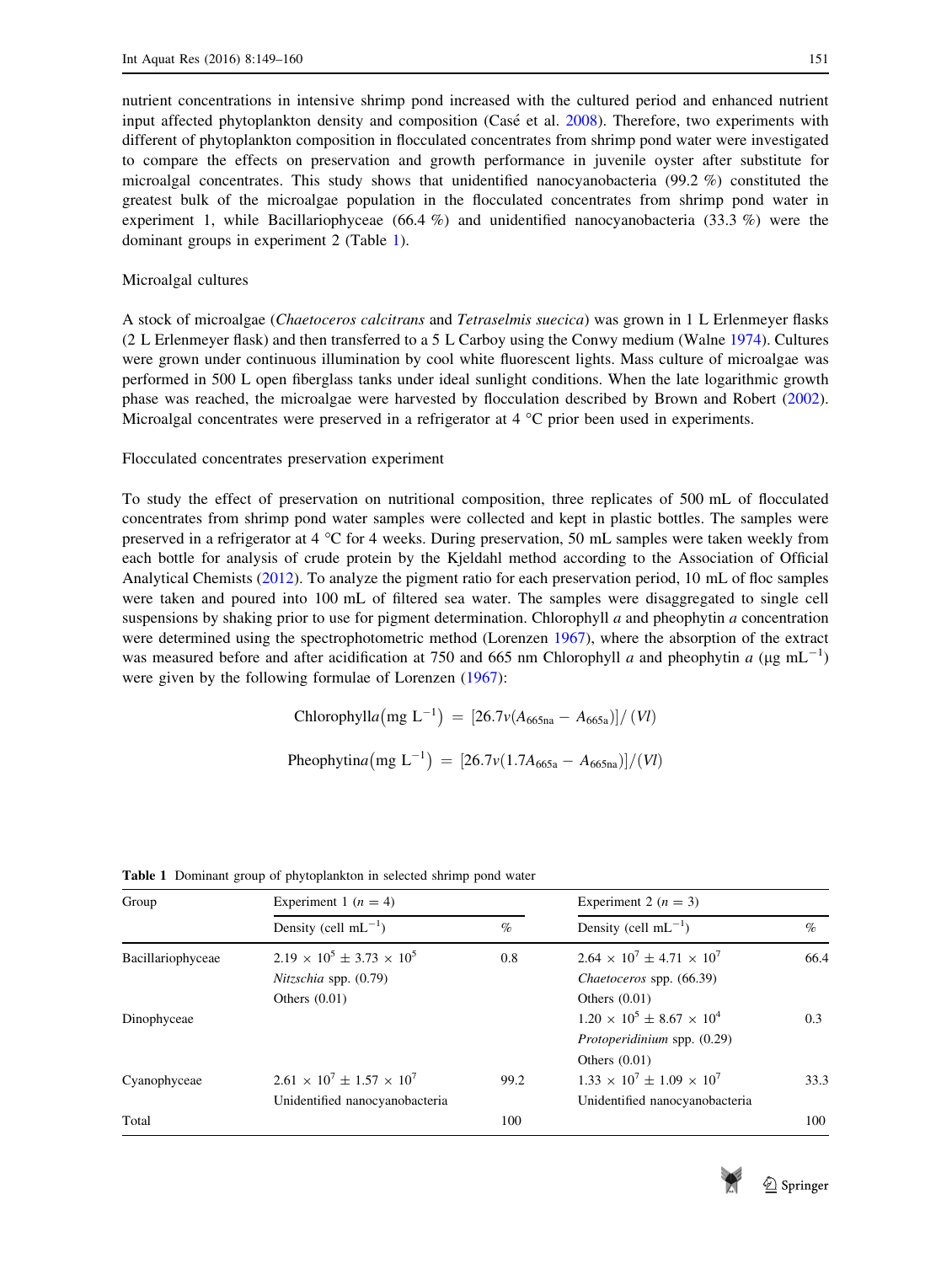where v is the volume of 90 % acetone (mL); V is the volume of the filtered sample (mL);  $A_{665na}$  is the absorbance at 665 nm before acidification;  $A_{665a}$  is the absorbance at 665 nm after acidification; and l is the path length of the cuvette (cm).

At the beginning and at the fourth week of the experiments, flocculated concentrates samples were taken to determine fatty acid composition. The samples were extracted with chloroform–methanol (Folch et al. [1957](#page-10-0)) and portions of the total lipid extract were taken to determine fatty acid compositions. Fatty acids within the lipid extracts were derivatized to fatty acid methyl esters (FAME) using 14 % boron trifluoride–methanol (Van Wijngaarden [1967](#page-11-0)) before analysis of fatty acid composition by gas chromatography (model 6890 N; GC-FID, Agilent Technologies,Wilmington, NC, USA) using helium as the carrier gas and a flame ionization detector.

Substitution of flocculated concentrates for microalgae in rearing juvenile oysters

#### Experimental diets and juvenile oysters

A mixed microalgal concentrates consisting of 50/50 % C. calcitrans and T. suecica was replaced by flocculated concentrates at different ratios (0 % (control), 25, 50, 75 and 100 %). The daily use of microalgal concentrates for both species in control (100 % microalgal concentrates) was calculated by the method of Helm et al. ([2004](#page-10-0)). The volume for each species of microalgal concentrate was measured by cylinder and added to 10 L of filtered seawater. The suspension was thoroughly mixed by mildly agitation and then the percentage of transmission  $(\%T)$  of the microalgal suspension was measured by spectrophotometer (biochrom Libra S11, Cambridge, England) and the value was recorded. In substitution treatments, the volume of microalgae concentrates were decreased according to the substitution rate, while the volume of flocculated concentrates from shrimp pond water was added to make the percentage of transmission similar in value to that of the control prior to use for the experiment.

Juvenile C. belcheri were produced in the hatchery of the Marine Shellfish Breeding Research Unit of the Faculty of Science and Fisheries Technology in Rajamangala University of Technology Srivijaya, Trang Campus, Thailand. The animals were graded by size to prevent growth retardation. Mean  $(\pm SD)$  shell widths (dorso-ventral) of 2.43  $\pm$  0.15 and 1.86  $\pm$  0.003 mm, shell lengths (antero-posterior) of 2.23  $\pm$  0.09 and  $1.82 \pm 0.003$  mm and individual wet weights of 2.78 and 1.50 mg were used in experiments 1 and 2, respectively.

#### Experimental system and procedures

A semi-closed recirculation system was designed for nursing hatchery-reared juvenile oysters (see Fig. [1\)](#page-4-0). Four sets were used, each consisting of a submersible pump, a rectangular 105 L ( $50 \times 70 \times 30$  cm) fiberglass tank for placement of the nursing units, a cylindrical plastic 30 L container (60 cm diameter and 25 cm depth) for food storage, and three sets of cylindrical PVC pipe (15.2 cm diameter  $\times$  12 cm depth) used as nursing units. Each cylindrical PVC pipe was drilled 10 cm from the bottom for a 1.86 cm diameter overflow pipe. A screen using 600 µm mesh was fixed by a PVC clamp to the bottom of each cylindrical PVC section. The volume of water in each nursing unit was 1.82 L during system operation. Each nursing unit had a capacity of 754 juvenile oysters, equal to a stocking density of 4 juveniles  $cm^{-2}$  (Tanyaros et al. [2012](#page-11-0)). The water flow in each nursing unit was controlled by an adjustable valve at the overflow pipe to maintain a flow rate of 4 L min<sup>-1</sup> (Tanyaros et al. [2012\)](#page-11-0). The experiment was set up using a completely randomized design (CRD), and each treatment was conducted in triplicate.

The water was totally renewed every 2 days, and food was added twice a day (morning and evening) at a rate calculated by the method mentioned above. The feeding rate for each nursing unit was adjusted weekly according to the wet weight of the oysters obtained each week. The number of surviving animals was ascertained at the end of the experiment. Samples from each replicate were taken weekly for measurement of shell width, shell length and wet weight. The daily growth rate (DGR) was then calculated using the method of Pérez Camacho et al. ([1998\)](#page-11-0). At the end of the experiment, all juvenile oysters from each experimental unit were counted. The survival rate was calculated and expressed as percentages.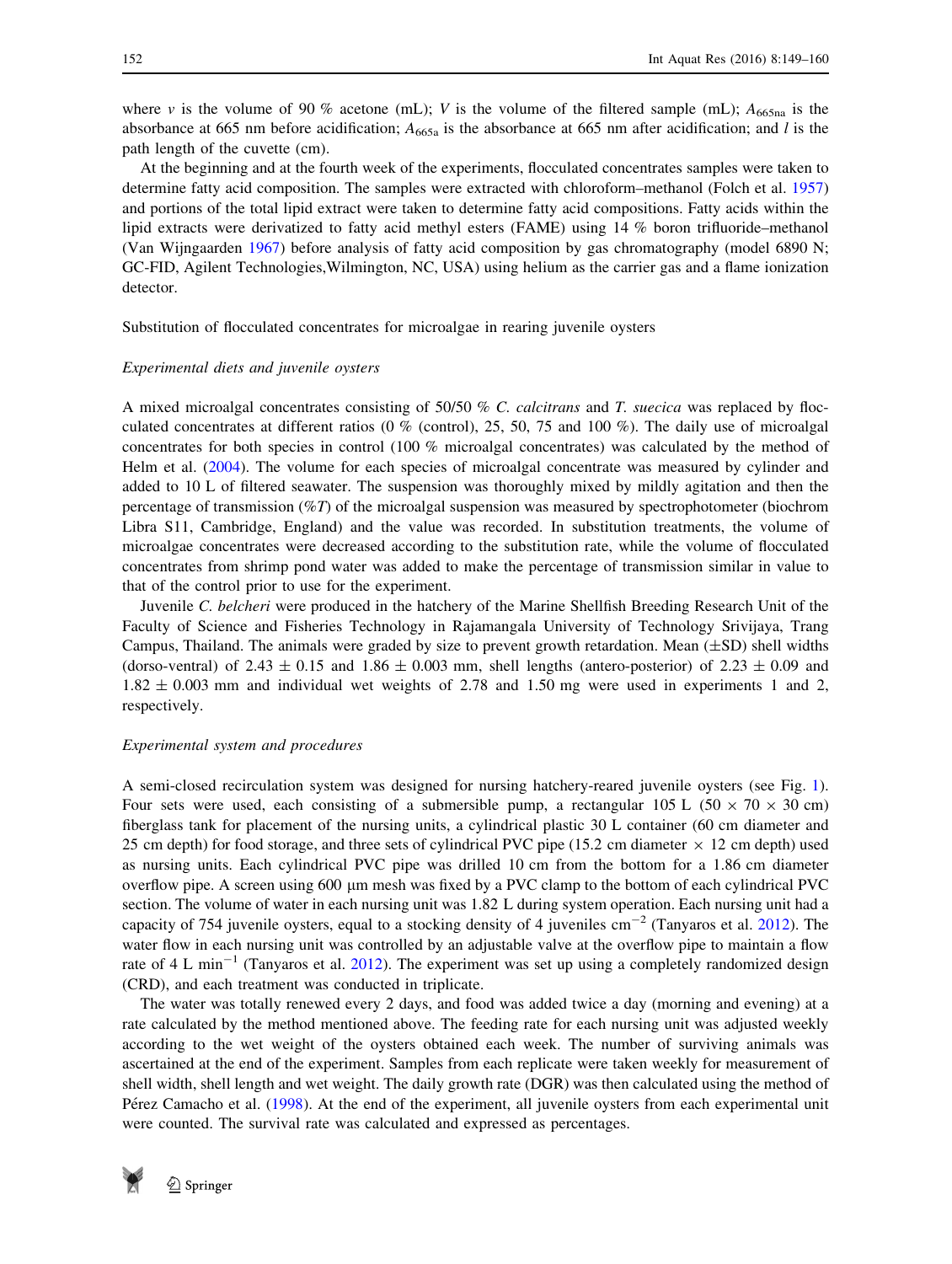<span id="page-4-0"></span>

Fig. 1 Diagram showing the experimental system: a side view and **b** top view

Water salinity ranged from 31.6 to 33.2 and 29.7 to 30.3 ppt over the study period in experiments 1 and 2, respectively. Water quality parameters were as follows: dissolved oxygen  $\geq$ 5.97 mg L<sup>-1</sup>, total ammonia nitrogen  $\leq$ 0.047 mg L<sup>-1</sup>, water temperature 25.8–28.1 °C and pH  $\geq$ 7.88 in experiment 1 and dissolved oxygen  $\geq$ 6.68 mg L<sup>-1</sup>, total ammonia nitrogen  $\leq$ 0.53 mg L<sup>-1</sup>, water temperature 29.7–31.6 °C and pH  $>7.92$  in experiment 2.

#### Statistical analysis

Data were analyzed statistically using one-way ANOVA to determine differences among treatments. If significant effects were present, the data were then subjected to Tukey's test to identify significant differences among treatment means.

#### Results

## Experiment 1

#### Flocculated concentrates preservation

Crude protein content in flocculated concentrates preserved in a refrigerator at 4 °C gradually decreased from the first week. The pheophytin a:chlorophyll a ratio suddenly increased during the third week of storage (Fig. [3\)](#page-6-0). After 4 weeks of storage, most of the fatty acid composition in flocculated concentrates had completely degraded (Table [2\)](#page-5-0).

#### Effect of flocculated concentrates from shrimp pond water supplementation

The juvenile oysters were nursed in a semi-closed recirculation system for four weeks. There were significant differences ( $P < 0.05$ ) in their mean absolute shell length and width. Substitution of 75 % of flocculated concentrates for microalgae concentrates in feed showed non-significant differences in both experiments in absolute shell growth compared with substitution of 25 and 50 % of flocculated concentrates or 100 % microalgal concentrates. Substitution with 100 % flocculated concentrates resulted in the lowest absolute shell growth (Fig. [4a](#page-7-0)). Mean absolute shell widths were  $0.075 \pm 0.01$ ,  $0.079 \pm 0.02$ ,  $0.50 \pm 0.01$ ,  $0.30 \pm 0.01$  and  $0.019 \pm 0.01$  mm day<sup>-1</sup> and mean absolute shell lengths were  $0.037 \pm 0.002$  %,  $0.040 \pm 0.02$ ,

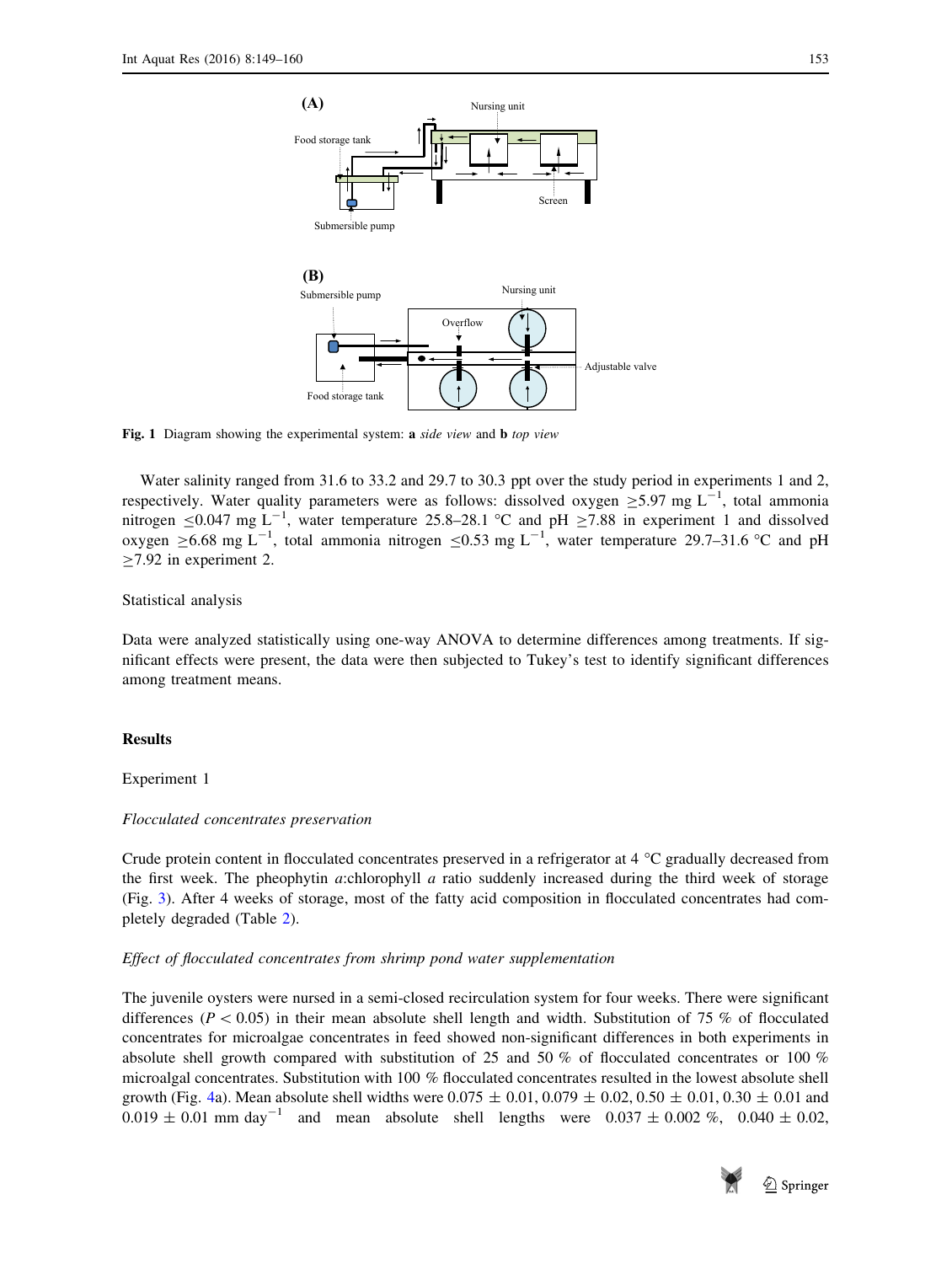| Fatty acid content $(mg/100 g)$ |              |       |              |    |  |  |  |
|---------------------------------|--------------|-------|--------------|----|--|--|--|
| Fatty acid compositions         | Experiment 1 |       | Experiment 2 |    |  |  |  |
| Monosaturate FA                 | 406.9        | 769.6 | 63.1         | ND |  |  |  |
| Polyunsaturate FA               |              |       |              |    |  |  |  |
| C18:2n6                         | 27.2         | 63.5  | 8.3          | ND |  |  |  |
| C18:3n6                         | 52.5         | ND.   | ND           | ND |  |  |  |
| C18:3n3                         | 6.3          | ND    | 3.8          | ND |  |  |  |
| C20:4n6                         | 3.3          | ND    | ND           | ND |  |  |  |
| $C20:5n3$ (EPA)                 | ND.          | ND    | 8.9          | ND |  |  |  |
| $C22:6n3$ (DHA)                 | 5.0          | ND    | 9.6          | ND |  |  |  |

<span id="page-5-0"></span>Table 2 Fatty acid (FA) composition of fresh microalgae and flocculated concentrates from shrimp pond water at the outset (W0) and at the fourth week (W4) of storage at  $4^{\circ}$ C

ND non detected

Table 3 Effect of partial replacement of microalgae with flocculated concentrates from shrimp pond water on the daily growth rate at the second  $(DGR^2)$  and at the fourth week  $(DGR^4)$  of the juvenile oyster C. belcheri

| Substitution rate $(\%)$ Experiment 1 |                 |  |                                                                                             |                 | Experiment 2                                                                                |                 |                               |                  |
|---------------------------------------|-----------------|--|---------------------------------------------------------------------------------------------|-----------------|---------------------------------------------------------------------------------------------|-----------------|-------------------------------|------------------|
|                                       |                 |  | $DGR^2$ (% day <sup>-1</sup> ) % <sup>A</sup> $DGR^4$ (% day <sup>-1</sup> ) % <sup>A</sup> |                 | $DGR^2$ (% day <sup>-1</sup> ) % <sup>A</sup> $DGR^4$ (% day <sup>-1</sup> ) % <sup>A</sup> |                 |                               |                  |
| $\Omega$                              | $203.0 \pm 9.9$ |  | $100^a$ 236.7 $\pm$ 5.7                                                                     |                 | $100^{ab}$ 35.1 $\pm$ 4.1                                                                   |                 | $100^{\circ}$ 113.3 $\pm$ 9.0 | 100 <sup>b</sup> |
| 25                                    | $211.1 \pm 5.4$ |  | $104^a$ 251.2 $\pm$ 9.0                                                                     |                 | $106^a$ 55.6 $\pm$ 3.8                                                                      |                 | $160^b$ 183.1 $\pm$ 13.8      | 163 <sup>a</sup> |
| 50                                    | $213.0 \pm 1.6$ |  | $105^a$ 243.3 $\pm$ 3.7                                                                     |                 | $102^{ab}$ 64.1 $\pm$ 5.4                                                                   |                 | $183^{ab}$ 205.5 $\pm$ 13.5   | 181 <sup>a</sup> |
| 75                                    | $200.7 \pm 1.5$ |  | $99^a$ 228.5 $\pm$ 5.1                                                                      | 97 <sup>b</sup> | $67.8 \pm 6.1$                                                                              |                 | $195^a$ 203.8 $\pm$ 4.3       | 180 <sup>a</sup> |
| 100                                   | $184.8 \pm 2.1$ |  | $91^b$ 205.0 $\pm$ 1.7                                                                      | 87 <sup>c</sup> | $28.9 \pm 1.3$                                                                              | 83 <sup>c</sup> | $44.8 \pm 3.3$                | $40^\circ$       |

Different superscripts (vertical only) denote significant differences among means ( $P < 0.05$ )

<sup>A</sup> DGR expressed as a percentage of DGR obtained with 100  $%$  microalgae

 $0.033 \pm 0.004$ ,  $0.017 \pm 0.004$  and  $0.012 \pm 0.002$  mm day<sup>-1</sup> for 0, 25, 50 and 75 % and 100 % substitution with flocculated concentrates, respectively. Mean daily growth rate differed significantly among the treatments over the study period ( $P < 0.05$ ). Substitution of flocculated concentrates for 75 % of microalgae concentrates in feed resulted in no significant differences in daily growth rate in both the second and fourth week in comparison with 25 and 50 % substitution with flocculated concentrates or 100 % microalgal concentrates, while replacing 100 % of microalgal concentrates with flocculated concentrates showed the lowest daily growth rate (Table 3). No differences among the mean percentages for survival at the end of the experiment  $(P < 0.05)$ . Mean survival rates were  $90.5 \pm 6.5$ ,  $97.2 \pm 2.1$ ,  $98.7 \pm 1.3$ ,  $96.0 \pm 4.0$  and  $94.4 \pm 4.7$  % for 0, 25, 50, 75 and 100 % substitution with flocculated concentrates, respectively (Fig. [5a](#page-8-0)).

# Experiment 2

## Flocculated concentrates preservation

A slight decrease in protein content appeared after the third week (Fig. [2\)](#page-6-0). The pheophytin a:chlorophyll a ratio was increased at the third week of preservation (Fig. [3\)](#page-6-0). Most of the fatty acid composition in flocculated concentrates had completely degraded after four weeks (Table 2).

# Effect of flocculated concentrates from shrimp pond water supplementation

No differed on substitution of 75 % of flocculated concentrates for microalgal concentrates in feed on growth performance compared with substitution of 25 and 50 % of flocculated concentrates or 100 % microalgal

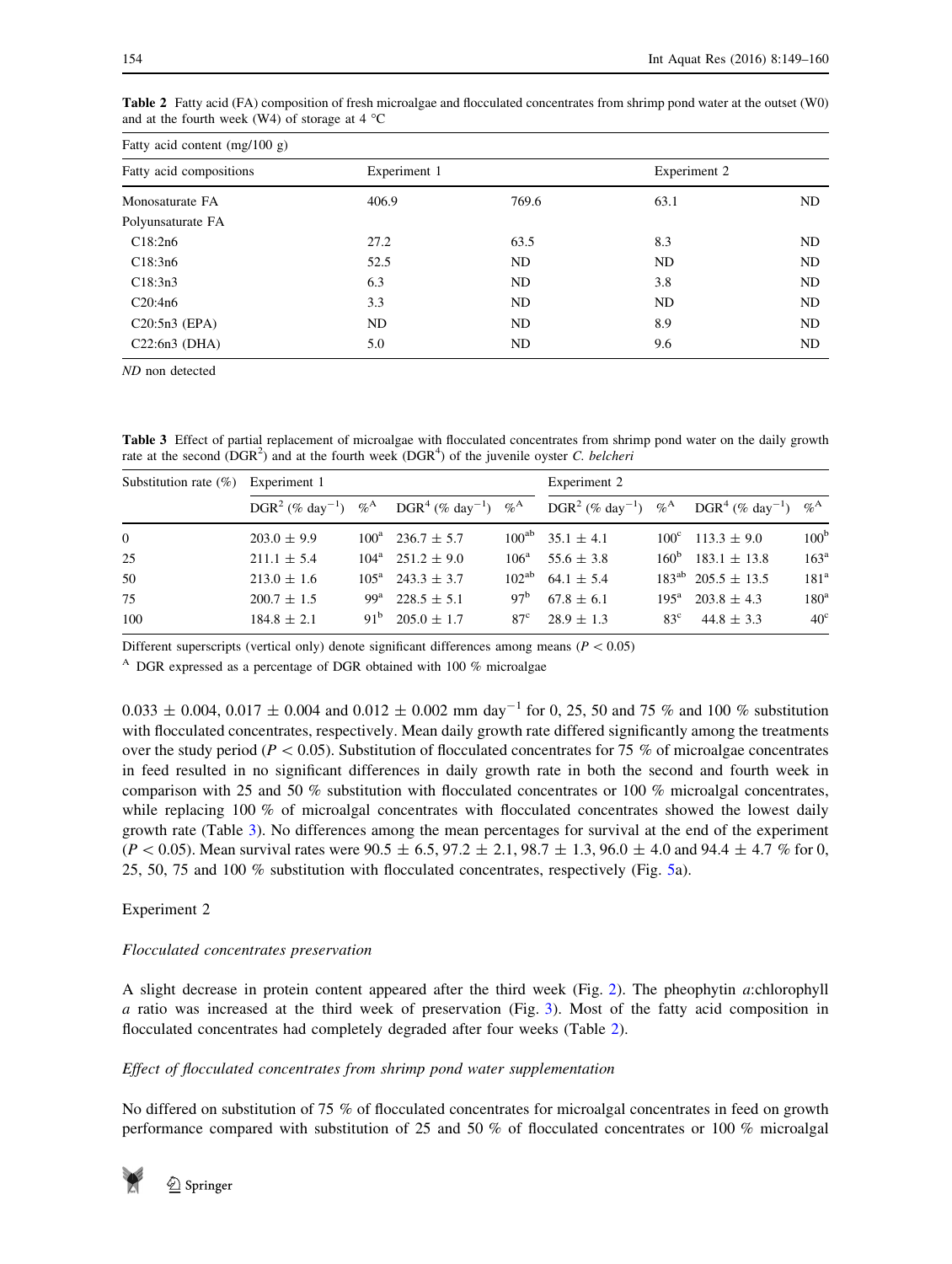<span id="page-6-0"></span>

Fig. 2 Total protein content (average  $\pm$  SD;  $n = 3$ ) in flocculated concentrates from shrimp pond water during different weeks of storage at 4 °C. Bars labeled with different letters are significantly different ( $P < 0.05$ )



Fig. 3 Ratio of pheophytin a:chlorophyll a (average  $\pm$  SD;  $n = 3$ ) in flocculated concentrates from shrimp pond water during different weeks of storage at 4 °C. Bars labeled with different letters are significantly different ( $P < 0.05$ )

concentrates. Substitution with 100 % flocculated concentrates resulted in the lowest absolute shell growth as same as in experiment 1 (Fig. [4](#page-7-0)b). Mean absolute shell widths were  $0.077 \pm 0.003$ ,  $0.105 \pm 0.01$ ,  $0.135 \pm 0.01$ ,  $0.113 \pm 0.02$  and  $0.027 \pm 0.002$  mm day<sup>-1</sup> and mean absolute shell lengths were  $0.047 \pm 0.001$ ,  $0.064 \pm 0.003$ ,  $0.085 \pm 0.01$ ,  $0.064 \pm 0.01$  and  $0.015 \pm 0.003$  mm day<sup>-1</sup> for 0, 25, 50 and 75 % and 100 % substitution, respectively. Mean daily growth rate differed significantly among the treatments  $(P<0.05)$ . Replacing 75 % of microalgae in feed with flocculated concentrates showed significant differences in survival rates in comparison with 25 and 50 % replacement or 100 % microalgal concentrates. Mean survival rates were  $88.4 \pm 2.9$ ,  $86.3 \pm 1.5$ ,  $90.7 \pm 2.4$ ,  $97.5 \pm 1.8$  and  $91.8 \pm 1.9$  % for 0, 25, 50, 75 and 100 % substitution with flocculated concentrates, respectively (Fig. [5b](#page-8-0)).

#### Discussion

#### Flocculated concentrates preservation

Flocculation is presented as a cost-effective alternative for preparing microalgal concentrates for the bivalve diet and is suited for on-site production (Knuckey et al. [2006\)](#page-10-0). Flocculated concentrates from shrimp pond water contains a high concentration of microalgae, but the species compositions vary throughout the culture period. Changes in nitrogen-to-phosphorus ratios and ammonia concentrations coincided with changes in microalgal community structure (Burford [1997\)](#page-10-0). Once the flocculated concentrate is obtained, suitable preservation is required to maintain nutritional value for a reasonable time. Previously, several methods have been used to preserve microalgal concentrates from on-site production, such as adding additives or preservatives (Tzovenis et al. [2004](#page-11-0)), freezing (Heasman et al. [2000\)](#page-10-0) and refrigeration (Nunes et al. [2009\)](#page-11-0). In

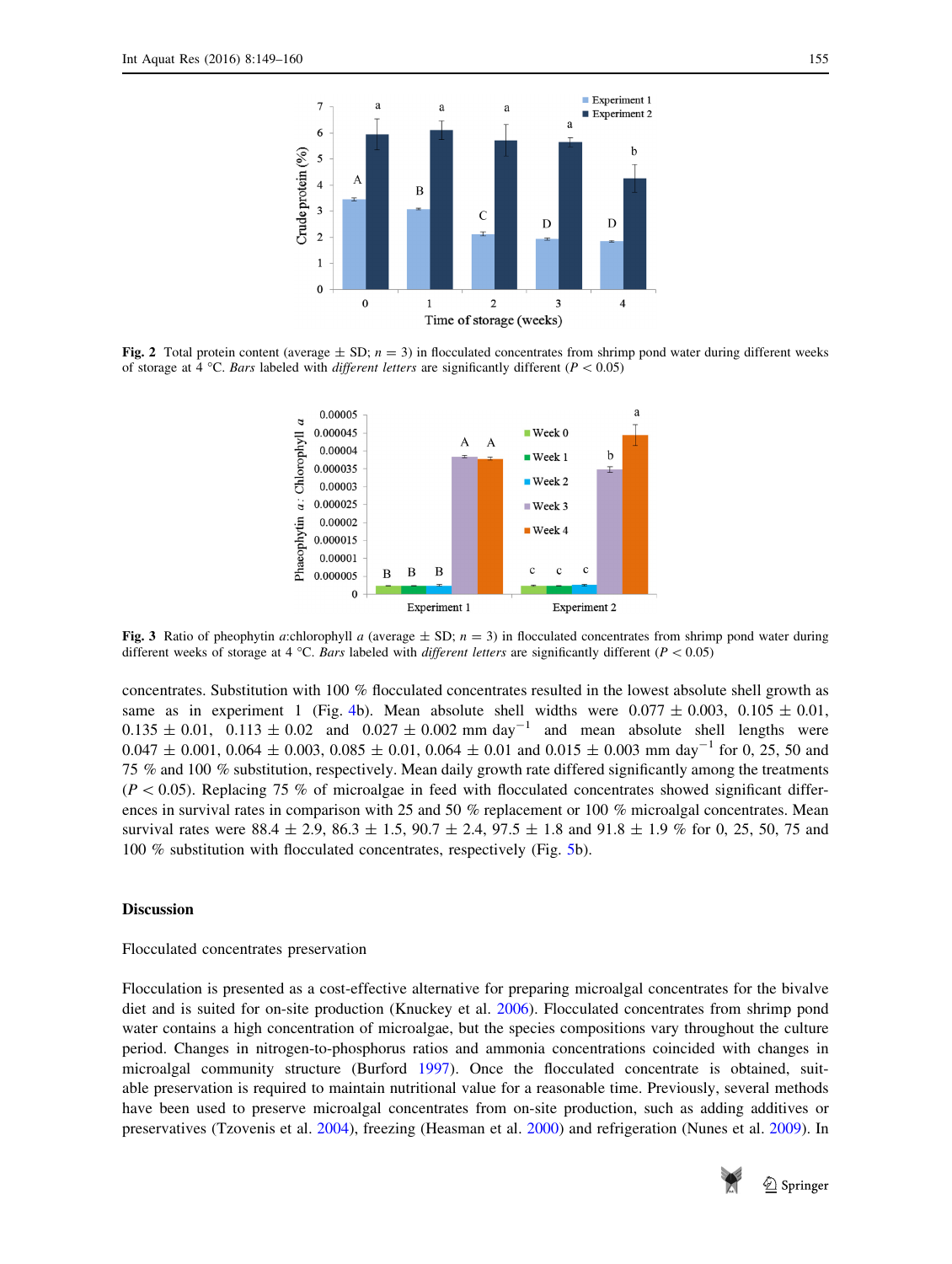<span id="page-7-0"></span>

Fig. 4 Mean  $(\pm SD)$  absolute shell length and width of hatchery-reared juvenile oysters fed on microalgae and algal concentrates from shrimp pond water at different ratios at the end of the 4 weeks experimental duration. Bars labeled with different letters are significantly different ( $P < 0.05$ ) ( $A =$  Experiment 1 and  $B =$  Experiment 2)

this study, the simple technique of storage in a refrigerator at  $4^{\circ}$ C was selected as this method is easy and cost-effective for use in a hatchery. The results show the composition of microalgae in flocculated concentrates affected the nutritional value during the storage period. Flocculated concentrates containing unidentified nanocyanobacteria showed a reduction in crude protein content from the first week of storage, a very short shelf life. This is similar to findings in an experiment conducted by Brown and Robert ([2002\)](#page-10-0); there were dramatic decreases in protein content in microalgae concentrates during the first week of storage. However, the crude protein content in flocculated concentrates containing the groups Bacillariophyceae and unidentified nanocyanobacteria in this experiment decreased in the third week of storage. This finding is similar to that of a study involving concentrated C. calcitrans; the chemical composition of cells remained stable during the first 3 weeks of storage but the organic matter decreased significantly after that period (Ponis et al. [2003a\)](#page-11-0). Generally, the maximum time the microalgal pastes can be kept and still retain its nutritional value equivalent to fresh microalgae ranged from about 1 to 4 weeks, depending upon the species of algae (Heasman et al. [2000](#page-10-0)). The pheophytin a:chlorophyll a ratio has been used as indicator of the chemical status of microalgal concentrates over the period of storage. In this study, the flocculated concentrates had greatly increased values in the pheophytin *a*:chlorophyll *a* ratio in the third week of the storage period in both experiments, as a consequence of deterioration of the stored cells. Several experiments have been investigated pheophytin a:chlorophyll a evolution in microalgal concentrates during the storage period (Brown and Robert [2002](#page-10-0); Ponis et al. [2003a](#page-11-0)). Those results have shown variations in chlorophyll a degradation, depending on species. For instance, for Pavlova lutheri, the value for pheophytin a:chlorophyll a increased remarkably during the second week of storage (Ponis et al. [2003a\)](#page-11-0), while concentrates of Thalassiosira pseudonana showed no sign of degradation of chlorophyll a after around 21 days storage at 4 °C (Knuckey et al. [2006](#page-10-0)). Furthermore, after a 1-month storage period, the algae concentrate of C. calcitrans forma pumilum, Chaetoceros sp., Skeletonema costatum obtained by flocculation showed a loss in chlorophyll a of approximately 20–30 % (Brown and

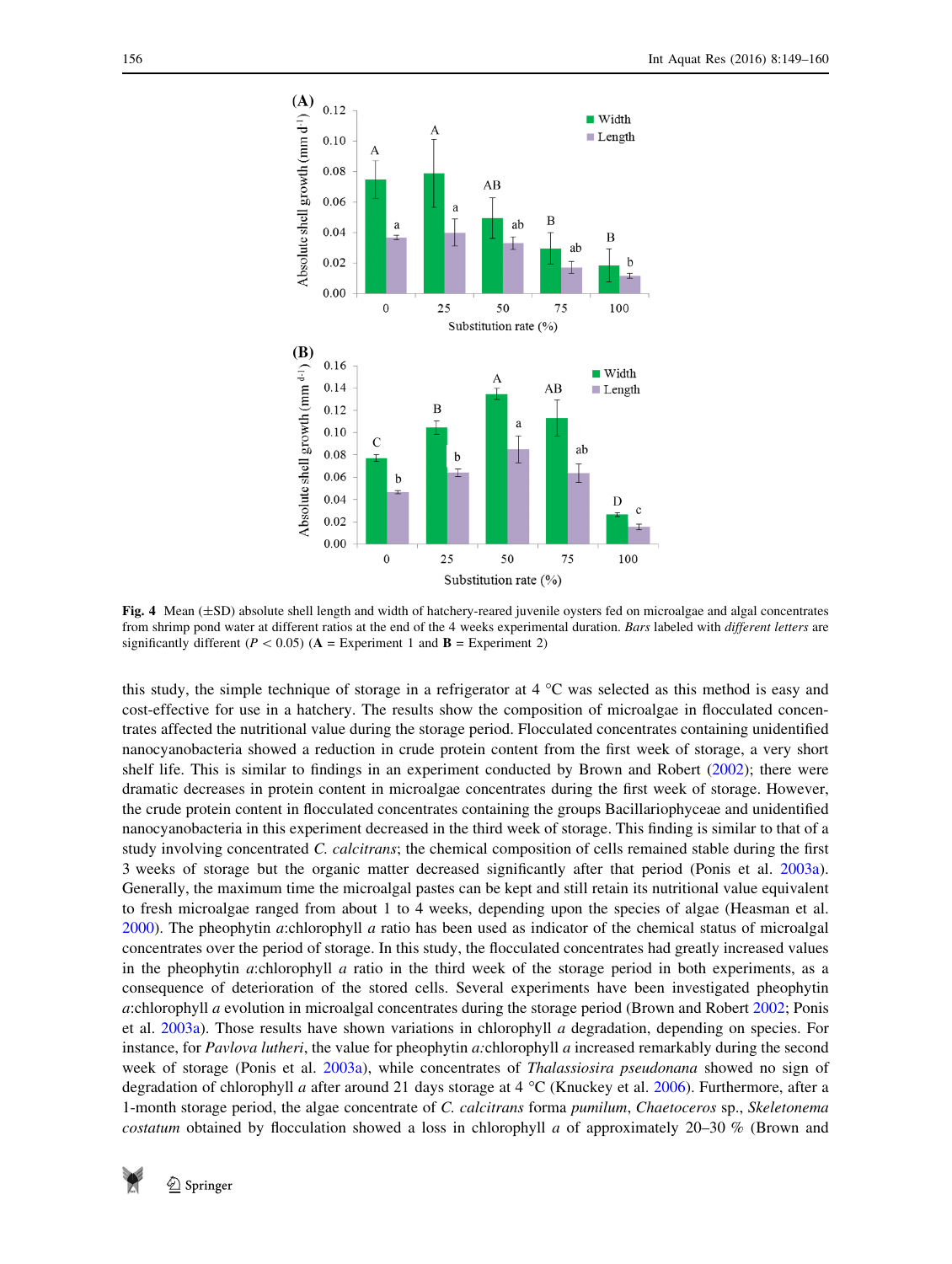<span id="page-8-0"></span>

Fig. 5 Mean ( $\pm$ SD) survival rate of hatchery-reared juvenile oysters fed on microalgae and different rations flocculated concentrates from shrimp pond water at the end of the 4 weeks experimental duration. Bars labeled with different letters are significantly different ( $P < 0.05$ ) ( $A =$  Experiment 1 and  $B =$  Experiment 2)

Robert [2002](#page-10-0)). Therefore, unsuitable storage methods may have negatively influenced the nutritional quality and directly affected the growth of juvenile oysters.

The gross chemical composition of food can be a defining factor when choosing diets as substitutes for microalgae in the nursery culture of bivalves in hatcheries. Therefore, preservation methods must be devised that keep the fatty acid content unchanged or that involve modifications that do not decrease the nutritional value of the biomass. In our study, the HUFA concentration in flocculated concentrates preserved in a refrigerator at  $4^{\circ}$ C decreased to an undetectable level at 4 weeks of storage time. Degeneration of fatty acids in flocculated concentrates depends on the species of microalgae and storage techniques. For example, studies have found that concentrates of *Isochrysis galbana* stored at  $4^{\circ}$ C with continuous illumination had fatty acids located in storage lipids which decreased over time while polyunsaturated fatty acids (EPA, DHA) remained unaltered (Grima et al. [1994](#page-10-0)), while spray-dried T. suecica can cause a loss by oxidation of highly unsaturated fatty acids (Robert et al. [2001\)](#page-11-0). The poor performance reported by operators of dried microalgae was mostly associated with the difficulty of keeping cells in suspension without disintegrating them (Laing and Millican [1992](#page-10-0)). Types with a good nutritional value and the best shelf life include the C. calcitrans, S. costatum and Tetraselmis spp. concentrates prepared by centrifuge, whereas the flagellates P. lutheri and Isochrysis sp. are easily damaged and deteriorate rapidly (McCausland et al. [1999](#page-11-0); Heasman et al. [2000\)](#page-10-0). Preservation of flocculated concentrates from shrimp pond water in a refrigerator at 4  $\degree$ C in this study has been shown to be an unsuitable method.

Assessment of flocculated concentrates from shrimp pond water as a supplementary diet for juvenile oysters

Flocculated concentrates of microalgae can be used effectively as supplementary diets in bivalve hatcheries. Substitution of microalgal concentrates for fresh microalgae have been used successfully as part of mixed or



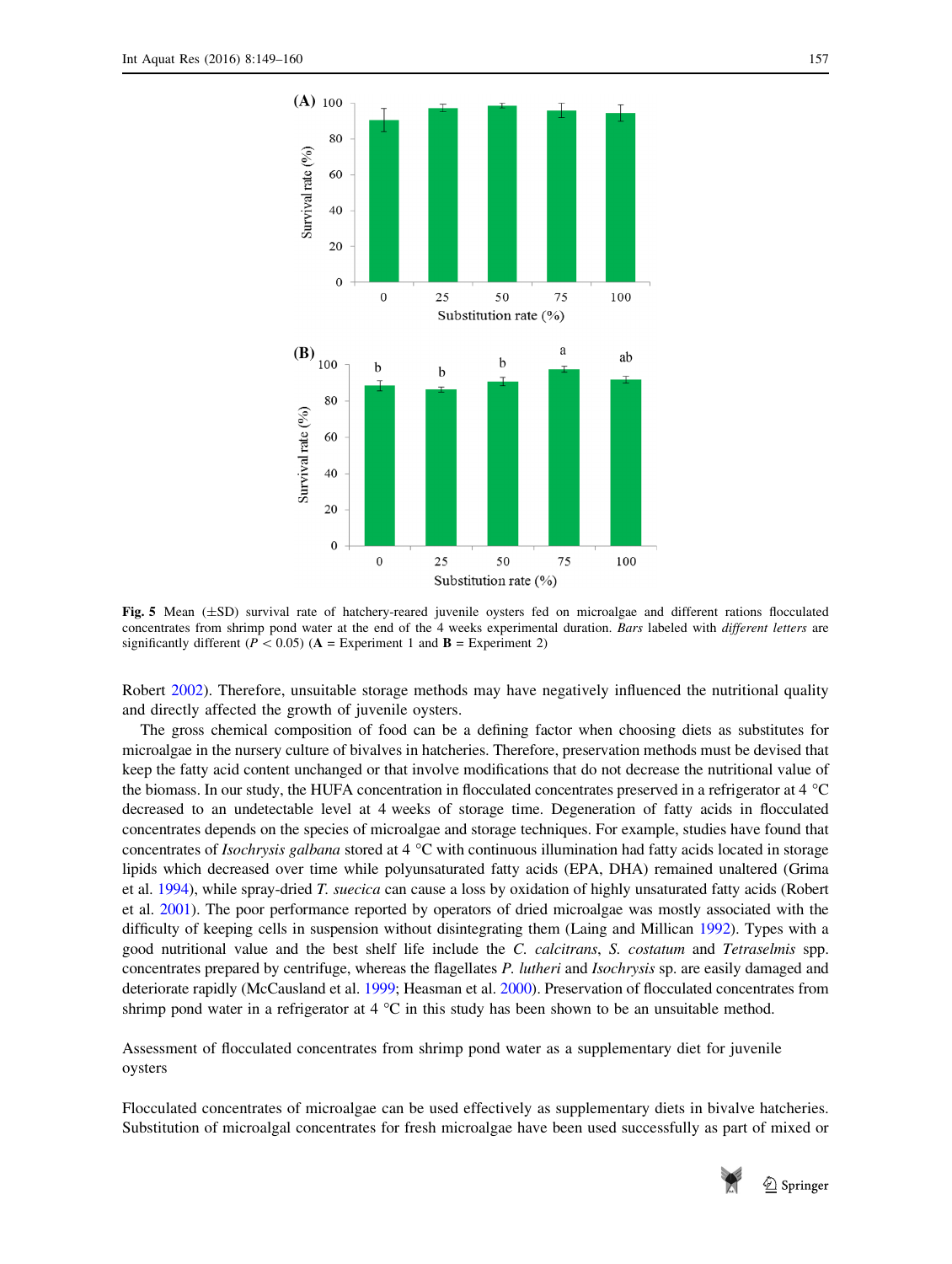complete diets for larval or juvenile bivalves (Nell and O'Connor [1991;](#page-11-0) McCausland et al. [1999](#page-11-0); Heasman et al. [2000](#page-10-0); Knuckey et al. [2006](#page-10-0)). Flocculated concentrates from selected shrimp pond water contain a high proportion of microalgae, but are composed of different species. Previous studies have shown that 1–2 week old preparations of microalgal concentrates (C. calcitrans and S. costatum) gave growth equivalent to live microalgae when presented as part of a mixed diet to juvenile Crassostrea gigas (McCausland et al. [1999\)](#page-11-0) and in the same species, the use of the same concentrates for a longer period (4 weeks) gave significantly lower growth compared to corresponding diet of fresh microalgae (Ponis et al. [2003a\)](#page-11-0). Those results and our findings in the preservation study indicate that flocculated concentrates produced from fresh microalgae and from intensive shrimp pond water used as a diet in this study could be kept in a refrigerator at  $4^{\circ}$ C for a period of less than one week, a reasonable time, and maintain their nutritional value without effect on the growth of experimental oysters. From experiments, a partial substitution in the diet of 75 % of flocculated concentrate from intensive shrimp pond water for microalgal concentrates produced higher growth in comparison with oysters fed on 100 % microalgal concentrates in both experiments. In contrast, replacement with 100 % flocculated concentrates from shrimp pond gave significantly lower growth compared to replacements of below 75 % or the use of 100 % microalgal concentrates. In this case, complete replacement probably causes nutritional deficiency because of an imbalance of nutrients. This finding is similar to the results of a study by Brown and Robert [\(2002](#page-10-0)), who demonstrated that flocculated concentrates of microalgae (Chaetoceros sp.) can be used effectively as major dietary components for juvenile oysters. In follow-up experiments, concentrates prepared from C. muelleri cultures were effective as a supplementary diet and improved the growth of juvenile C. gigas and the scallop Pecten fumatus reared under commercial conditions, though not as effectively as corresponding live microalgae (Knuckey et al. [2006\)](#page-10-0). In general, alternative diets have been tested as a partial replacement for fresh food, whereas bivalves are normally fed with a multispecies diet that allows a better balancing of essential compounds, with particular reference to polyunsaturated fatty acids (PUFAs), and assures high growth and survival (Enright et al. [1986;](#page-10-0) Laing and Millican [1986\)](#page-10-0). Nevertheless, when used as a complete replacement for fresh microalgae, these diets generally do not adequately feed juveniles. The nutritional value of these concentrates and pastes of different microalgal species has been evaluated with juvenile oysters (Nell and O'Connor [1991;](#page-11-0) McCausland et al. [1999;](#page-11-0) Heasman et al. [2000;](#page-10-0) Robert et al. [2001](#page-11-0)) with some promising results. It has been shown that a mixed diet of two or more algal species provides a better balance of nutrients, because certain algae differ in their lipid (Brown et al. [2001\)](#page-10-0) and highly unsaturated fatty acids (HUFAs) content (Renaud et al. [1999](#page-11-0) and Leonardos and Lucas [2000](#page-10-0)). A similar result was found in this study, as the inclusion of the microalgal concentrates (C. calcitrans and T. suecica) component in a mixed diet may have compensated for any nutritional deficiency in the concentrates. The presence of HUFAs, specifically EPA (eicosapentaenoic acid), DHA (docosahexaenoic acid) and ARA (arachidonic acid) has been seen as an indication of high nutritional value (Knauer and Southgate [1999](#page-10-0)) that promotes good growth and a high survival rate in hatchery and nursery production of larval and juvenile oysters. The best diet for culturing European oyster juveniles was a mixture of microalgal diets which led to better growth rates and higher levels of PUFAs (Ronquillo et al. [2012\)](#page-11-0). In addition, flocculated concentrates from shrimp pond water not only contain microalgae, but also clay minerals. This may enhance efficiency in ingestion and assimilation in oysters. Oysters live and grow in estuarine habitats characterized by high concentrations of suspended inorganic material. Several experiments have been carried out to determine how suspended clay particles affect the amount of food ingestion by the oysters C. virginica (Urban and Kirchman [1992](#page-11-0)) and C. gigas (Sornin et al. [1988](#page-11-0)) and the mussels Mytilus edulis (Bayne et al. [1987](#page-10-0)). Those studies concluded that a suitable threshold concentration of clay particle mixed in food facilitates ingestion and increases the time food remains in the intestine, leading to increase in the efficiency of absorption. The role of clay minerals in supporting growth has been reported in the oyster C. virginica (Nell and Jordan [1983](#page-11-0)). High protein content in flocculated concentrates used in experiment 2 might support growth performance in juvenile oysters in comparison with experiment 1.

Various studies have been carried out on the diet of different species of hatchery-reared bivalves in which 40–50 % of the microalgae diet has been successfully replaced by different types of cereal meals and macroalgae (Pérez Camacho et al. [1998](#page-11-0); Albentosa et al. [1999](#page-10-0), [2002;](#page-10-0) Tanyaros and Chuseingjaw [2014](#page-11-0)), Our findings indicate that substituting flocculated concentrates of shrimp pond water for 75 % of microalgae led to better growth of juvenile oysters, but using flocculated concentrates as a mono-diet is unlikely to be suitable for feeding juvenile oysters. Further research is needed to find the best way to minimize problems with

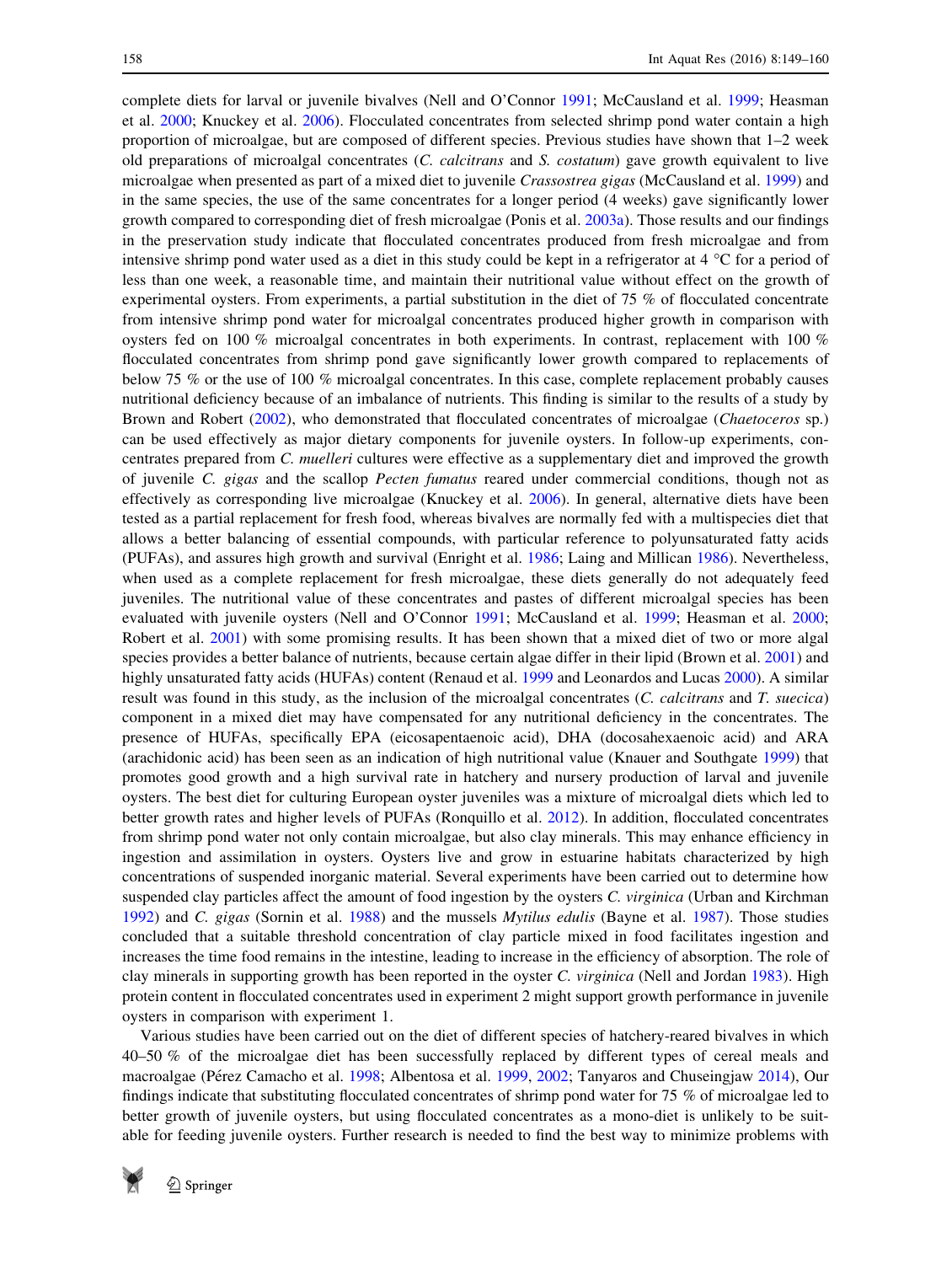<span id="page-10-0"></span>the use of flocculated concentrates, such as methods and storage time to best maintain the nutritional value and also to prevent clumping in the water. In addition, more research is needed on the toxicological effects of synthetic polymer flocculates for safe use in a bivalve hatchery.

Acknowledgments The authors thank Supatcha Chusiengjaw and Pacharee Kewprakan for sample collection. We also wish to thank William Martin for assistance in editing the manuscript. This study was funded by the Rajamangala University of Technology Srivijaya, annual budget year 2014.

Open Access This article is distributed under the terms of the Creative Commons Attribution 4.0 International License [\(http://](http://creativecommons.org/licenses/by/4.0/) [creativecommons.org/licenses/by/4.0/](http://creativecommons.org/licenses/by/4.0/)), which permits unrestricted use, distribution, and reproduction in any medium, provided you give appropriate credit to the original author(s) and the source, provide a link to the Creative Commons license, and indicate if changes were made.

#### References

- Albentosa M, Fénandez-Reiriz MJ, Pérez Camacho A, Labarta U (1999) Grow performance and biochemical composition of Ruditapes decussatus spat fed on microalgal and wheatgerm flour diets. J Exp Mar Biol Ecol 232:23–37
- Albentosa M, Pérez Camacho A, Fénandez-Reiriz MJ, Labarta U (2002) Wheatgerm flour in diets for Manila clam, Ruditapes philippinarum, spat. Aquaculture 212:335–345
- Bayne BL, Hawkins AJS, Navarro E (1987) Feeding and digestion by the mussel Mytilus edulis L. (Bivalvia: Mollusca) in mixtures of silt and algal cells at low concentrations. J Exp Mar Biol Ecol 111:1–22
- Brown M, Robert R (2002) Preparation and assessment of microalgal concentrates as feeds for larval and juvenile Pacific oyster (Crassostrea gigas). Aquaculture 207:289–309
- Brown MR, Jeffrey SW, Garland CD (1989) Nutritional aspects of microalgae used in mariculture: a literature review. CSIRO Marine Laboratories Report 205
- Brown MR, McCausland MA, Kowalski K (2001) The nutritional value of four Australian microalgal strains fed to Pacific oyster Crassostrea gigas spat. Aquaculture 165:281–293
- Burford M (1997) Phytoplankton dynamics in shrimp ponds. Aquacult Res 28:351–360
- Case´ M, Leca EE, Leita˜o SN, Anna EES, Schwamborn R, de Moraes T Jr (2008) Plankton community as an indicator of water quality in tropical shrimp culture ponds. Mar Poll Bull 56:1343–1352
- Coutteau P, Sorgeloos P (1992) The use of algal substitutes and the requirement for live algae in hatchery and nursery rearing of bivalve molluscs: an international survey. J Shellfish Res 11:467–476
- Enright CT, Newkirk GF, Craigie JS, Castell JD (1986) Growth of juvenile Ostrea edulis L. fed Chaetoceros gracilis Schutt of varied chemical composition. J Exp Mar Biol Ecol 96:15–26
- Folch AJ, Less M, Sloan-Stanley GH (1957) A simple method for isolation and purification of total lipids from animal tissues. J Biol Chem 226:497–509
- Funge-Smith SJ, Briggs MRP (1998) Nutrient budgets in intensive shrimp ponds: implications for sustainability. Aquaculture 164:117–133
- Grima EM, Sánchez Peréz JA, García Camacho F, Acién Femández FG, López Alonso D, Segura del Castillo CI (1994) Preservation of the marine microalga Isochrysis galbana; influence on the fatty acid profile. Aquaculture 123:377–385
- Heasman MP, Diemar J, O'Connor W, Sushames T, Foulkes L (2000) Development of extended shelf-life microalgae concentrate diets harvested by centrifugation for bivalve molluscs: a summary. Aquacult Res 31:637–659
- Helm MM, Bourne N, Lovatelli A (2004) Hatchery culture of bivalves: a practical manual. FAO Fisheries Technical Paper No. 471. Food and Agriculture Organization of the United Nations Publishing, Rome, Italy
- Islam S, Sarker J, Yamamoto T, Wahab A, Tanaka M (2004) Water and sediment quality, partial mass budget and effluent N loading in coastal brackish water shrimp farms in Bangladesh. Mar Poll Bull 48:471–485
- Jacob GS, Pruder GD, Wang JK (1993) Growth trial with the American oyster Crassostrea virginica using shrimp pond water as feed. J World Aquacult Soc 24:344–554
- Jones AB, Preston NG (1999) Sydney rock oyster, Saccostrea commercialis (Iredale & Roughley), filtration on shrimp farm effluent: the effects on water quality. Aquacult Res 30:51–57
- Jones AB, Dennison WC, Preston NP (2001) Integrated treatment of shrimp effluent by sedimentation, oyster filtration and macroalgal absorption: a laboratory scale study. Aquaculture 193:155–178
- Knauer J, Southgate PC (1999) A review of the nutritional requirements of bivalves and the development of alternative and artificial diets for bivalve aquaculture. Rev Fish Sci 7:241–280
- Knuckey MR, Brown MR, Robert R, Frampton DMF (2006) Production of microalgal concentrates by flocculation and their assessment as aquaculture feeds. Aquacult Eng 35:300–313
- Laing I, Millican PF (1986) Relative growth and growth efficiency of Ostrea edulis L. spat fed various algal diets. Aquaculture 54:245–262
- Laing M, Millican PF (1992) Indoor nursery cultivation of juvenile bivalve molluscs using diets of dried algae. Aquaculture 102:231–243
- Leonardos N, Lucas IAN (2000) The nutritional value of algae grown under different culture conditions for Mytilus edulis L. larvae. Aquaculture 182:301–315